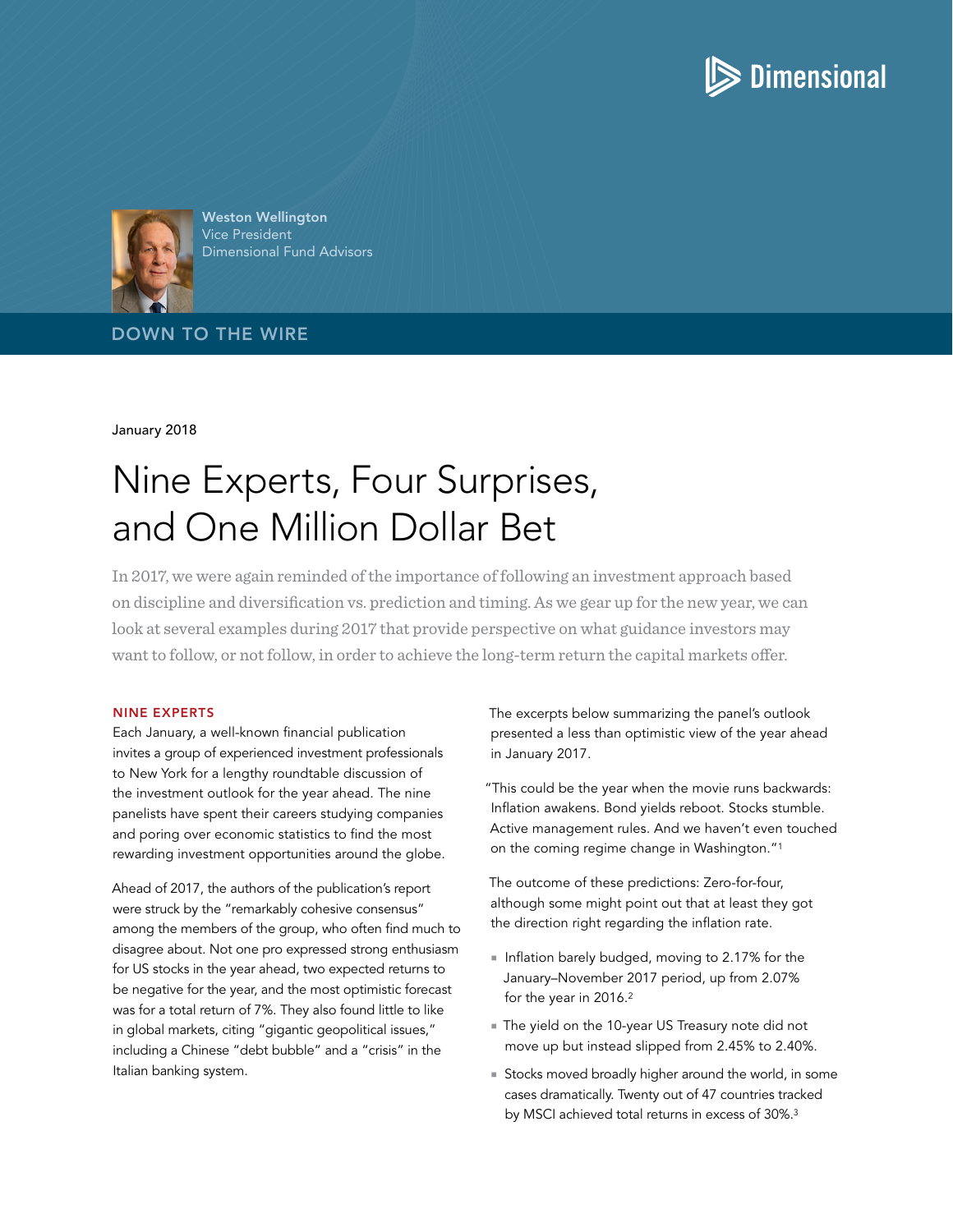■ According to Morningstar, the average large blend mutual fund underperformed the S&P 500 Index by 1.39 percentage points, and the average small company fund underperformed the S&P 600 Index by 1.35 percentage points.

The above-mentioned panel was no aberration. Among 15 prominent investment strategists polled by *USA TODAY*, the average prediction for US stocks for 2017 was 4.4%, while the most optimistic was 10.4%.4 Expert or not, there is little evidence that accurate predictions about future events, as well as how the market will react to those events, can be achieved on a consistent basis.

## FOUR SURPRISES

- What do you get when you combine a tumultuous year for a new US president and divisive political trends in many global markets? Answer: a new record. For the first time since 1897, the total return for the US stock market (the CRSP 1-10 Index and, prior to 1926, the Dow Jones Industrial Average) was positive in every single month of the year. During the year, a great deal of media coverage was focused on markets at all-time highs, and some investors braced themselves for a sharp drop in stock prices. Not only did the much anticipated "correction" never occur, financial markets remained remarkably calm. Out of 254 trading days in 2017, the total return of the S&P 500 Index rose or fell over 1% only eight times. By comparison, in a more rambunctious year such as 1999, it did so 92 times.5
- <sup>n</sup> North Korea issued threats of a nuclear missile strike throughout the year and boasted that even mainland US cities were vulnerable to its newest warheads. Next-door neighbor South Korea would seem to have the most to lose if such a catastrophe occurred, but Korean stocks were among the top performers in 2017, with a total return of 29.5% in local currency and 46.0% in US dollar terms.<sup>6</sup>
- $\blacksquare$  To many experienced researchers, Chinese stocks appeared alarmingly vulnerable. A gloomy November 2016 article7 warned that "China's debt addiction could lead to a financial crisis." In the article, a prominent Wall Street strategist observed: "It's scary that China seems to be continuing its debt binge to achieve its unrealistic growth targets." And a global fund manager noted: "We are the

most underweight China we have been since launching the fund five years ago." The outcome: China was the third best-performing stock market in 2017 with a total return of 51.6% in local currency and 50.7% in US dollar terms.<sup>8</sup>

■ The seven-year string of increasing US auto sales finally ended in 2017. Domestic sales fell 1.0% at Ford Motor, 1.3% at General Motors, and 10.7% at Fiat Chrysler.9 Anticipating the sales slump, a *Wall Street Journal* columnist warned investors in January 2017 to avoid the stocks.<sup>10</sup> Good advice? Ford Motor had a total return of 8.7%, which was in fact below the 21.8% return of the S&P 500 Index. However, General Motors returned 22.5%, and Fiat Chrysler's total return came in at an impressive 96.3%, even with more than a 10% drop in sales.<sup>11</sup>

While some of these examples may seem counterintuitive, the above "surprises" from 2017 reinforce the challenge of drawing a direct link between positive or negative events in the world and positive or negative returns in the stock market.

#### THE MILLION DOLLAR BET

Last year saw the conclusion of a 10-year wager between Warren Buffett, chairman of Berkshire Hathaway Inc., and Ted Seides, a New York hedge fund consultant. Seides responded to a public challenge issued by Buffett in 2007 regarding the merits of hedge funds relative to low-cost passive vehicles. The two men agreed to bet \$1 million on the outcome of their respective investment strategies over the 10-year period from January 1, 2008, through December 31, 2017. Buffett selected the S&P 500 Index, Seides selected five hedge funds, and the stakes were earmarked for the winner's preferred charity. The terms were revised midway through the period by converting the sum invested in bonds to Berkshire Hathaway shares, so the final amount is reported to be in excess of \$2.2 million.

The 10-year period included years of dramatic decline for the S&P 500 Index (–37.0% in 2008) as well as above-average gains (+32.4% in 2013), so there was ample opportunity for clever managers to attempt to outperform a buy-and-hold strategy through a successful timing strategy. For fans of hedge funds, however, the results were not encouraging. For the nine-year period from January 1, 2008, through December 31, 2016, the average of the five funds achieved a total return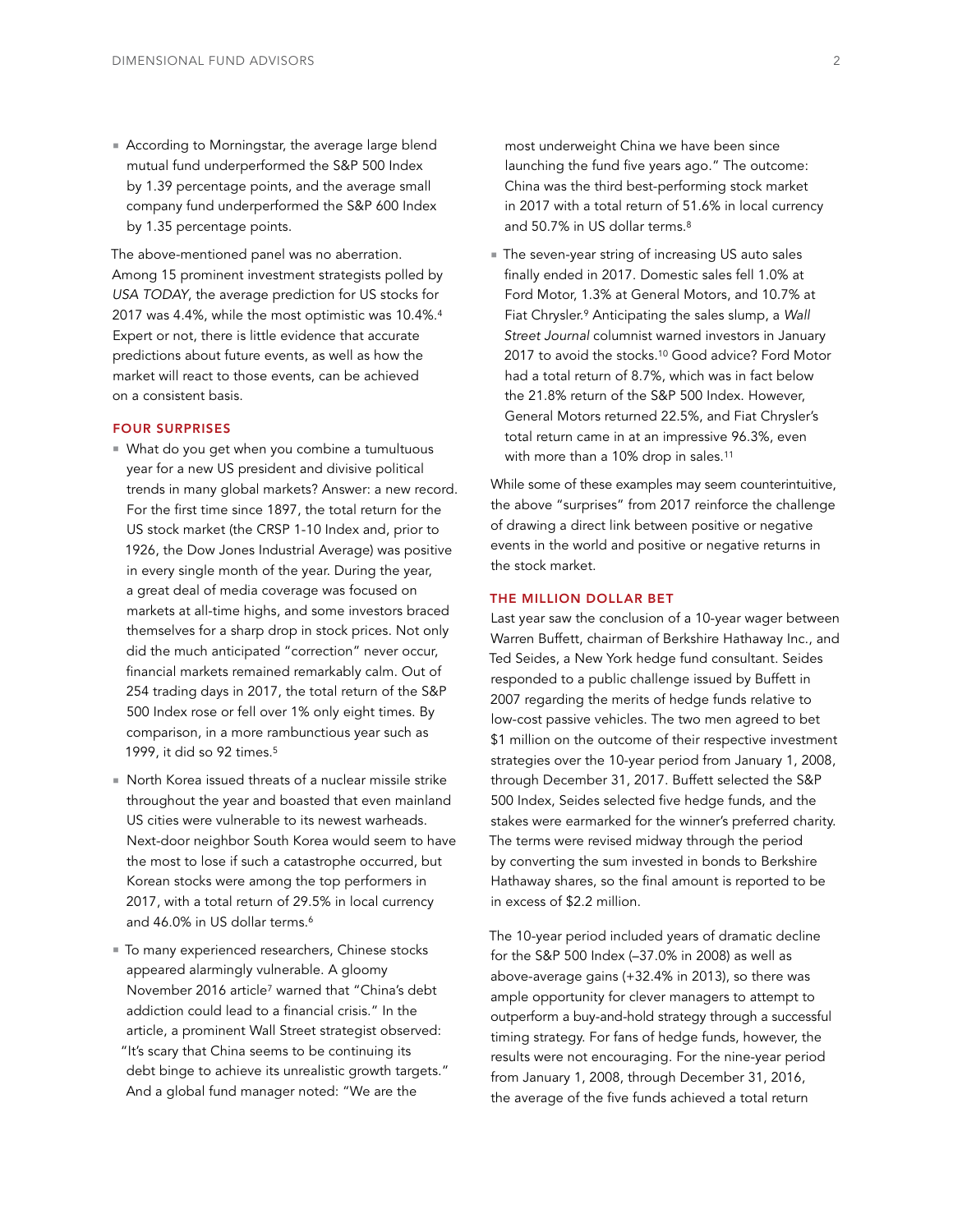of 22.0% compared to 85.5% for the S&P 500 Index.12 (Results for 2017 have not yet been reported.)

Having fallen far behind after nine years, Seides graciously conceded defeat in mid-2017. But he pointed out in a May 2017 *Bloomber*g article that in the first 14 months of the bet, the S&P 500 Index declined roughly 50% while his basket of hedge funds declined less than half as much. He suggested that many investors bailed out of their S&P 500-type strategies in 2008 and never participated in the recovery. Hedge fund participants, he argued, "stood a much better chance of staying the course."

Seides makes a valid point—long run returns don't matter if the strategy is abandoned along the way. And there is ample evidence that some mutual fund investors sold in late 2008 and missed out on substantial subsequent gains. But do hedge funds offer the best solution to this problem? We think educating investors about the unpredictability of capital market returns and the importance of appropriate asset allocation will likely prove more fruitful than paying fees to guess where markets are headed next. A hypothetical global diversified allocation of 60% equities and 40% fixed income<sup>13</sup> still outperformed the hedge fund basket over the same nine years (56.6% vs. 22.0% in total returns).

Over any time period some managers will outperform index-type strategies, although most research studies find that the number is no greater than we would expect by chance. Advocates of active management often claim that this evidence does not concern them, since superior managers can be identified in advance by conducting a thorough assessment of manager skills. But this 10-year challenge offers additional evidence that investors will most likely find such efforts fail to improve their investment experience.

## EXPECT THE UNEXPECTED

Financial markets surprised many investors in 2017, but then again they have a long history of surprising investors. For example, from 1926–2017, the annualized return for the S&P 500 Index was 10.2%. But returns in any single year were seldom close to this figure. They fell in a range between 8% and 12% only six times in the last 92 years but experienced gains or losses greater than 20% 40 times (34 gains, six losses). Investors should appreciate that many times realized returns may be far different from expected returns.

For a number of investors, 2017 was a paradox. The harder they tried to enhance their results by paying close attention to current events, the more likely they failed to capture the rate of return the capital markets offered.

New Year's resolution: Keep informed on current events as a responsible citizen. Let the capital markets decide where returns will be generated.

### APPENDIX

#### Dimensional 60/40 Balanced Strategy Index

Rebalanced monthly. For illustrative purposes only. The balanced strategy index is not a recommendation for an actual allocation. All performance results are based on performance of indices with model/backtested asset allocations; the performance was achieved with the benefit of hindsight; it does not represent actual investment strategies, nor does it reflect fees associated with investing. Actual results may vary significantly. The underlying Dimensional indices of the balanced strategy index have been retrospectively calculated by Dimensional Fund Advisors LP and did not exist prior to their inceptions dates. Other periods selected may have different results, including losses. Backtested index performance is hypothetical, is not actual performance and is provided for informational purposes only. Backtested performance results assume the reinvestment of dividends and capital gains. Additional information is available upon request.

<sup>1.</sup> Lauren R. Rublin, "Stocks Could Post Limited Gains in 2017 as Yields Rise," *Barron's*, January 14, 2017.

<sup>2.</sup> Inflation data © 2018 and earlier, Morningstar. All rights reserved. Underlying data provided by Ibbotson Associates via Morningstar Direct.

<sup>3.</sup> As measured by the MSCI All Country World IMI Index (net dividends).

<sup>4.</sup> Adam Shell, "How Will Stocks Make Out in 2017?" *USA TODAY*, December 24, 2016.

<sup>5.</sup> S&P data © 2018 S&P Dow Jones Indices LLC, a division of S&P Global. All rights reserved.

<sup>6.</sup> As measured by the MSCI Korea IMI Index (net dividends). MSCI data © MSCI 2018, all rights reserved.

<sup>7.</sup> Jonathan R. Laing, "China's Debt Addiction Could Lead to Financial Crisis," *Barron's*, November 5, 2016.

<sup>8.</sup> As measured by the MSCI China IMI Index (net dividends). MSCI data © MSCI 2018, all rights reserved.

<sup>9.</sup> Neal E. Boudette, "Car Sales End a 7 Year Upswing, With More Challenges Ahead," *New York Times*, January 3, 2018.

<sup>10.</sup> Steven Russolillo, "Yellow Flag Waves Over Auto Stocks," *Wall Street Journal*, January 4, 2017.

<sup>11.</sup> Ford Motor, General Motors, and Fiat Chrysler returns provided by Bloomberg Finance LP.

<sup>12.</sup> Hedge fund data from Chairman's Letter, Berkshire Hathaway Inc. 2016 annual report.

<sup>13.</sup> Global diversified allocation is the Dimensional 60/40 Balanced Strategy Index. Indices cannot be invested into directly. See Appendix for index description. Past performance is no guarantee of future investment results